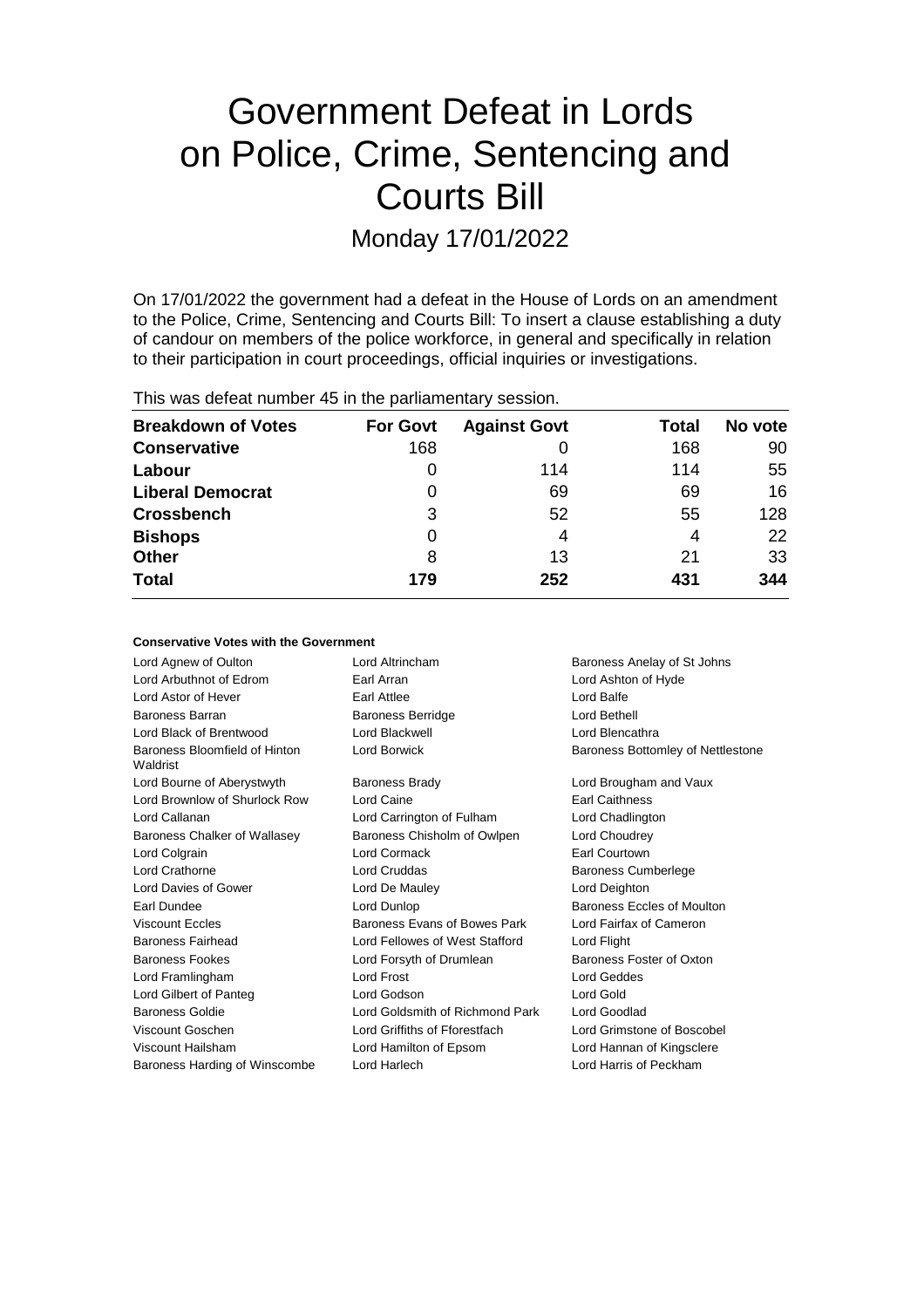Lord Herbert of South Downs Baroness Hodgson of Abinger Lord Hodgson of Astley Abbotts Lord Holmes of Richmond Baroness Hooper Lord Horam Lord Howard of Rising Earl Howe Lord Howell of Guildford Lord Hunt of Wirral Lord James of Blackheath Baroness Jenkin of Kennington Lord Johnson of Marylebone Lord Jopling Lord Kamall Lord Kirkham Lord Kirkhope of Harrogate Lord Lamont of Lerwick Lord Lancaster of Kimbolton Lord Lang of Monkton Lord Lansley Lord Leigh of Hurley Lord Lilley Earl Lindsay Lord Lingfield **Earl Liverpool** Earl Liverpool **Earl Lord Mackay of Clashfern** Lord Mancroft Baroness Manzoor Lord Marlesford Lord McColl of Dulwich Baroness McIntosh of Pickering Lord McLoughlin Lord Mendoza Baroness Meyer Baroness Mobarik Baroness Morgan of Cotes Baroness Morrissey Cord Moylan Lord Nash **Baroness Neville-Jones** Baroness Neville-Rolfe Baroness Nicholson of Winterbourne Baroness Noakes Lord Norton of Louth Lord Offord of Garvel Lord Parkinson of Whitley Bay Lord Patten Lord Pickles **Baroness Pidding** Lord Polak Lord Popat **Baroness Rawlings** Lord Reay Baroness Redfern Lord Ribeiro Lord Robathan Baroness Sanderson of Welton Lord Sandhurst Lord Sarfraz Lord Sassoon **Baroness Sater** Baroness Scott of Bybrook Baroness Seccombe **Lord Selkirk of Douglas** Baroness Shackleton of Belgravia Lord Sharpe of Epsom Lord Sheikh Lord Sherbourne of Didsbury Lord Shinkwin **Example 2** Lord Smith of Hindhead Baroness Stedman-Scott Lord Sterling of Plaistow Lord Stewart of Dirleton Lord Strathclyde Baroness Stroud Lord Suri Lord Taylor of Holbeach Lord Trefgarne **Viscount Trenchard** Lord True Lord Tugendhat Lord Udny-Lister Lord Vaizey of Didcot Baroness Vere of Norbiton Lord Wakeham Lord Wasserman Lord Wei **Lord Wharton of Yarm** Cord Whatby Lord Whitby Lord Willetts **Baroness Williams of Trafford** Lord Wolfson of Tredegar

Lord Haselhurst Lord Hayward Baroness Helic Baroness Wyld Lord Young of Cookham Viscount Younger of Leckie

#### **Conservative Votes against the Government**

#### **Labour Votes with the Government**

#### **Labour Votes against the Government**

Baroness Adams of Craigielea Lord Adonis Communication Baroness Amos Lord Anderson of Swansea Baroness Andrews Lord Bach Baroness Bakewell Lord Bassam of Brighton Lord Berkeley Baroness Blake of Leeds **Baroness Blower** Baroness Blower **Lord Boateng** Lord Bradley **Lord Bragg Community** Lord Bragg Baroness Bryan of Partick Lord Campbell-Savours Lord Carter of Coles Lord Cashman Lord Clark of Windermere Lord Coaker Lord Collins of Highbury Baroness Corston Baroness Crawley Lord Cunningham of Felling Lord Davies of Brixton Lord Davies of Oldham Baroness Donaghy Baroness Drake Lord Drayson Lord Dubs Lord Elder Lord Falconer of Thoroton Lord Faulkner of Worcester Lord Glasman **Baroness Golding Community** Lord Griffiths of Burry Port Lord Grocott **Lord Hacking** Lord Hacking **Lord Hain** Viscount Hanworth Lord Harris of Haringey Lord Haskel Lord Hendy Baroness Henig Lord Hollick

Baroness Chakrabarti **Viscount Chandos** Baroness Chapman of Darlington Baroness Hayman of Ullock Baroness Hayter of Kentish Town Baroness Healy of Primrose Hill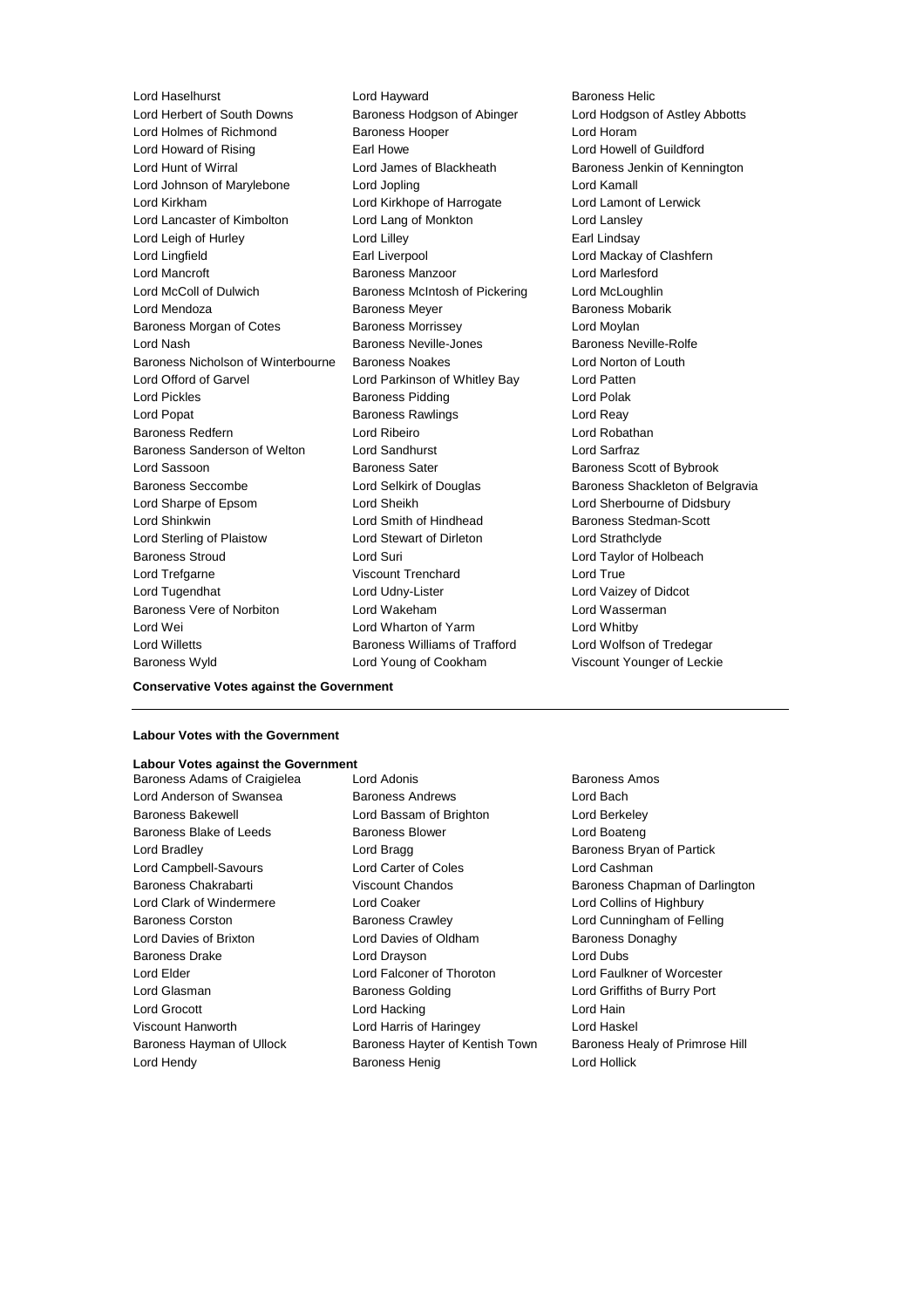| Lord Hunt of Kings Heath        | Baroness Jay of Paddington           |
|---------------------------------|--------------------------------------|
| Lord Jones                      | Lord Jordan                          |
| Baroness Kennedy of The Shaws   | Lord Khan of Burnley                 |
| Lord Knight of Weymouth         | Baroness Lawrence of Clarer          |
| Lord Levy                       | Baroness Liddell of Coatdyke         |
| Lord Lipsey                     | <b>Baroness Lister of Burtersett</b> |
| Lord Mandelson                  | Lord Maxton                          |
| Baroness McIntosh of Hudnall    | <b>Baroness Merron</b>               |
| Lord Monks                      | Lord Morgan                          |
| <b>Baroness Osamor</b>          | <b>Baroness Pitkeathley</b>          |
| <b>Baroness Quin</b>            | <b>Baroness Rebuck</b>               |
| Lord Robertson of Port Ellen    | Lord Rooker                          |
| Baroness Royall of Blaisdon     | Lord Sawyer                          |
| Lord Sikka                      | Baroness Smith of Basildon           |
| Lord Snape                      | Viscount Stansgate                   |
| Baroness Taylor of Bolton       | <b>Baroness Thornton</b>             |
| Lord Touhig                     | Lord Triesman                        |
| Baroness Warwick of Undercliffe | Lord Watson of Invergowrie           |
| Lord West of Spithead           | <b>Baroness Wheeler</b>              |
| Lord Whitty                     | Baroness Wilcox of Newport           |
| Lord Wood of Anfield            | Lord Woodley                         |
|                                 |                                      |

ace of Clarendon

#### **Liberal Democrat Votes with the Government**

## **Liberal Democrat Votes against the Government**

Baroness Barker **Communist Constructed Baroness Benjamin** Lord Beith **Baroness Benjamin** Baroness Bonham-Carter of Yarnbury Baroness Brinton **Lord Bruce of Bennachie** Lord Burnett Baroness Burt of Solihull Lord Campbell of Pittenweem Lord Clement-Jones **Lord Dholakia Example 20** Baroness Doocey Baroness Featherstone Lord Foster of Bath Lord Fox Baroness Garden of Frognal Lord German Lord Goddard of Stockport Baroness Grender **Baroness Hamwee** Baroness Hamwee **Baroness Hammed Baroness Harris of Richmond** Baroness Humphreys **Exercise Exercise Exercise Contracts** Baroness Hussein-Ece Baroness Janke **Baroness Jolly** Baroness Jolly **Lord Jones of Cheltenham** Baroness Kramer Lord Lee of Trafford Lord McNally Lord Newby Baroness Northover Lord Oates Lord Paddick Lord Palmer of Childs Hill Baroness Parminter Baroness Pinnock **Lord Purvis of Tweed** Baroness Randerson Lord Razzall Lord Redesdale Lord Rennard Baroness Scott of Needham Market Lord Scriven Lord Sharkey Lord Sharkey Baroness Sheehan **Baroness** Sheehan Lord Shipley **Baroness Smith of Newnham** Lord Stephen Lord Stoneham of Droxford Lord Storey Lord Strasburger **Lord Stunell** Baroness Suttie Lord Taverne Lord Teverson Lord Thomas of Gresford Baroness Thomas of Winchester Baroness Thornhill Viscount Thurso Lord Tope **Baroness Tyler of Enfield** Lord Wallace of Saltaire Baroness Walmsley Lord Willis of Knaresborough Lord Wrigglesworth

Baroness Bakewell of Hardington Mandeville

#### **Crossbench Votes with the Government**

**Crossbench Votes against the Government** Lord Brown of Eaton-under-Heywood Lord Grabiner **Lord Lord Mawson** 

| Lord Aberdare             | Lord Alton of Liverpool | Lord And  |
|---------------------------|-------------------------|-----------|
| Lord Berkeley of Knighton | Lord Best               | Lord Bird |

Lord Anderson of Ipswich